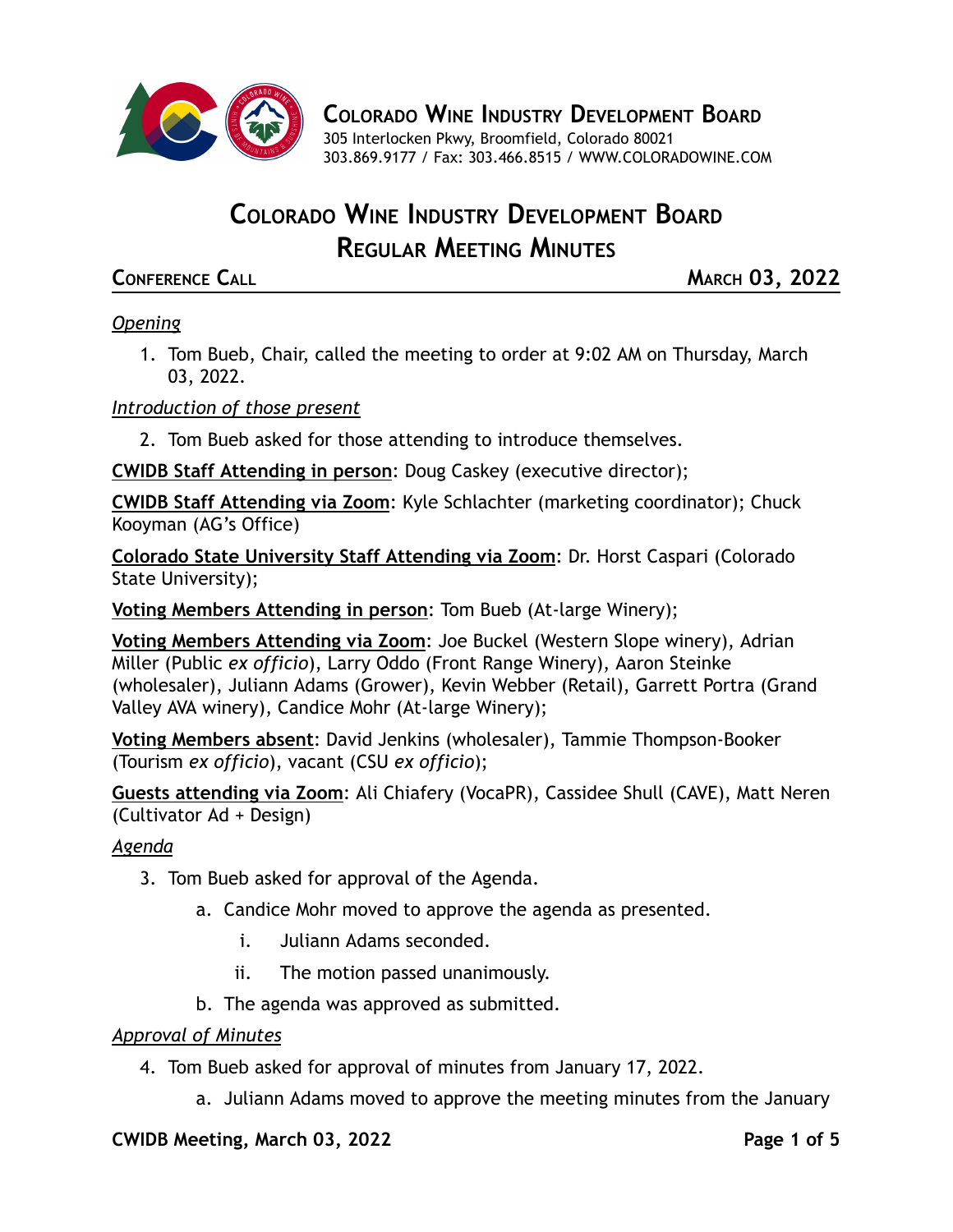17, 2022 meeting.

- i. Garret Portra seconded.
- ii. The motion passed unanimously.
- b. The minutes from January 17, 2022 were approved.

# *Boards and Commissions protocol update*

- 5. Doug Caskey presented the new Boards and Commissions protocols
	- a. The Governor has lifted vaccination attestation requirements.
	- b. Meetings can be in-person again.
	- c. Will plan on continuing the process of monthly virtual meetings with 2 or 3 in-person meetings per year.

### *Fiscal Report*

- 6. Doug Caskey presented the fiscal report for Fiscal Year 2022 through January 2022.
	- a. Encumbrances are up, only because CSU is fully encumbered.
	- b. Net position is down slightly from last year, but still healthy.
	- c. Revenue was almost equal to the previous year.

#### *CAVE Update*

- 7. Cassidee Shull provided an update on CAVE activities.
	- a. VinCO was very well attended and received in January as well as virtual VinCO in February.
	- b. VinCO is moving back to the Two Rivers Convention Center on Jan. 16-19, 2023.
	- c. Winefest tickets are selling well.
	- d. Winery application deadline is March 18th.
	- e. There will be a limit of 50 wineries able to participate.
	- f. Bringing back Colorado Wine Week Sept 11-18.
	- g. Barrel into Spring tickets sold out and the event will feature 7 wineries.
	- h. Applying for a tourism management grant through CTO.

# *Marketing Update*

- 8. Tom Bueb asked for an update on marketing efforts.
	- a. Doug presented an update on the Media trip.
		- i. Will visit the Grand Junction area April 25-28.
		- ii. 7 confirmed media and 3 likely media.

#### **CWIDB Meeting, March 03, 2022 Page 2 of 5**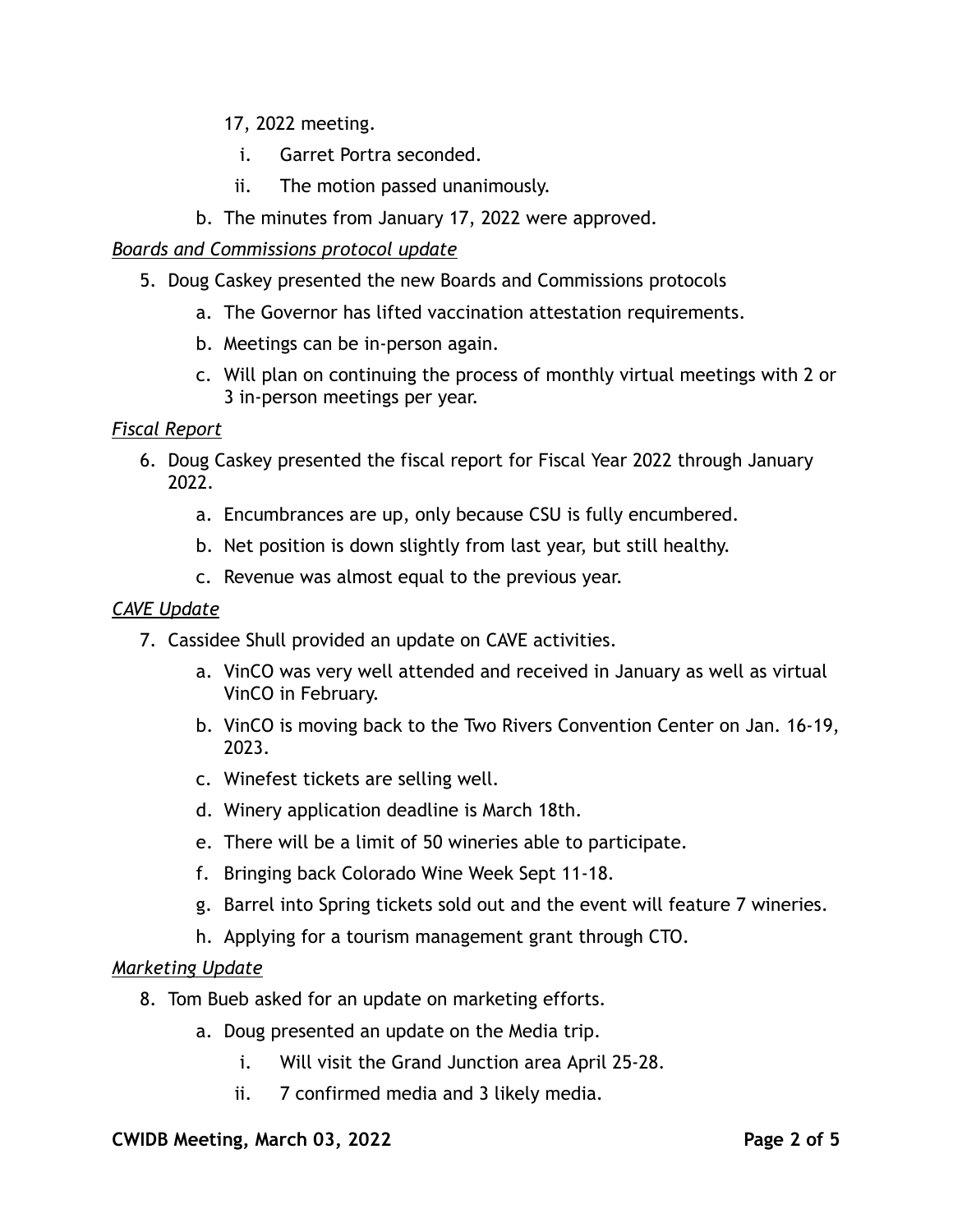- b. Andi Baum, with Explore Communications, presented an update on media buys.
	- i. Previously ran a Wine Enthusiast Magazine ad and geo-targeted digital ads.
	- ii. For the Colorado Proud grant.
		- 1. Planning on starting in April
			- a. Radio
				- i. KBCO
				- ii. CPR
			- b. Print
				- i. Urban Spectrum
				- ii. La Voz
			- c. Digital
				- i. OpenSnow eblast
				- ii. OpenSummit eblast
			- d. Considered, but not recommended
				- i. extend geo-fencing
				- ii. additional print/radio
				- iii. Wine Enthusiast
		- 2. Entire budget would be just above \$20,000
- c. Doug Caskey presented an update for the Taste of Vail, April 6-9
	- i. Participating in 4 main tastings
	- ii. Plus a CO Wine seminar
- d. Event dates proposal
	- i. Governor's Cup Judging: Aug. 19-21
	- ii. Colorado UnCOrked: Nov. 4 at History Colorado Center

#### *Colorado State University Update*

- 9. Tom Bueb requested an update from CSU
	- a. Dr. Horst Caspari provided an update on viticulture activities.
		- i. Presented 6-month report.
		- ii. Soil Health seminar on March 4, 2022 starting at 9:00 am.
		- iii. The Extension Specialist position closes March 14.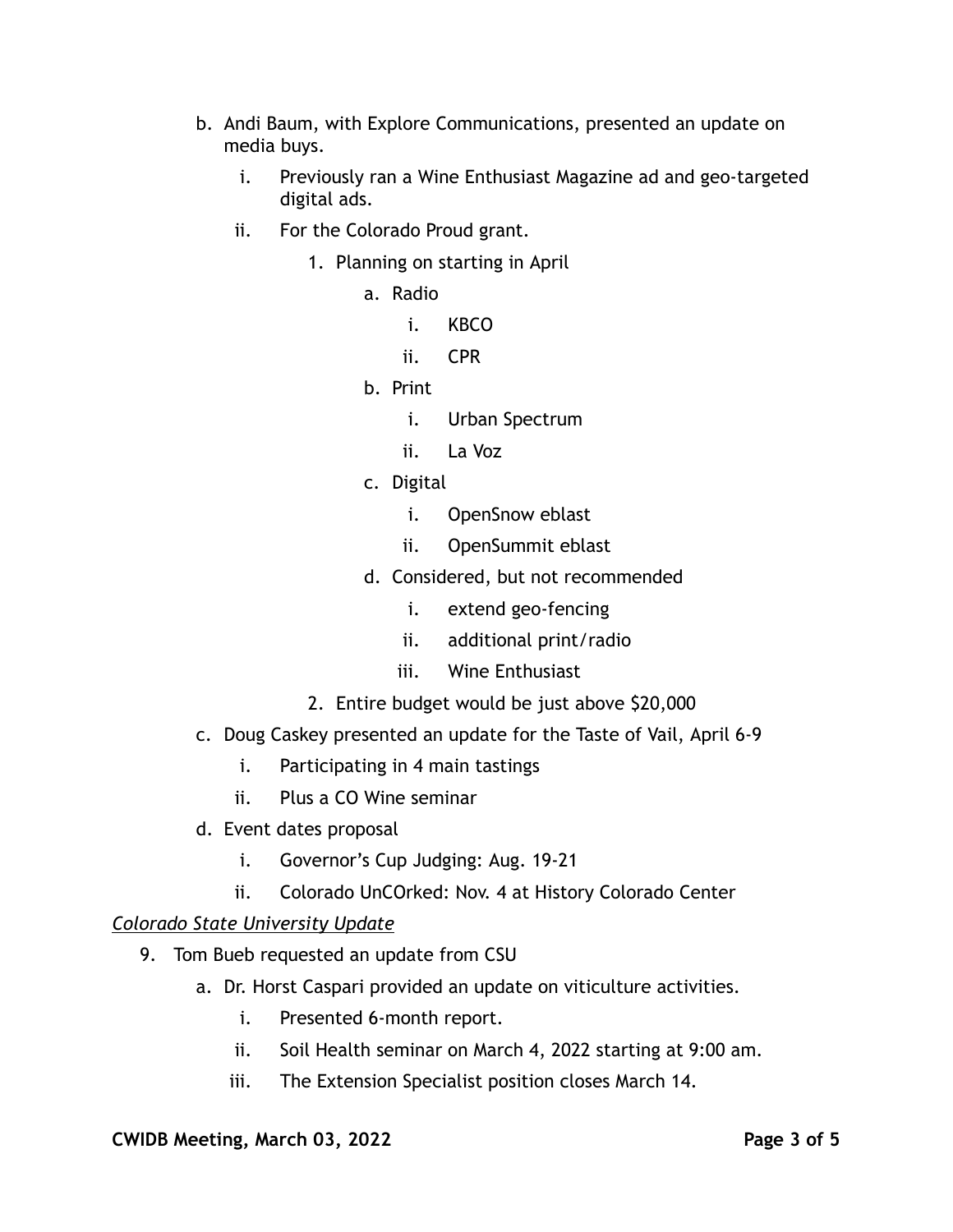1. Only one applicant currently.

### *Quality/Education Update*

- 10.Tom Bueb requested an update from the quality/education committee.
	- a. Doug Caskey mentioned an update to Specialty Crop Block Grants.
		- i. Doug submitted a change in scope in order to purchase weather stations.
		- ii. Peter Goble has submitted a new SCBG for further weather stations.
		- iii. Dr. Horst Caspari has submitted a proposal for researching agrivoltaics.
	- b. Doug Caskey mentioned a possibility of bringing Joel Perez to Colorado at the end of March
	- c. Kyle Schlachter provided a brief update on hybrid cultivar camps.
	- d. Doug Caskey presented the FSMA one-pager produced by CDPHE.

### *Legislative Update*

11. Tom Bueb asked for a legislative update.

- a. Doug Caskey provided an update on the Vintners Restaurant direct shipping bill, [SB22-132.](http://leg.colorado.gov/bills/sb22-132)
	- i. Candice Mohr moved to have Doug Caskey draft a letter for support if it is allowed or if not white paper.
		- 1. Adrian Miller seconded the motion.
		- 2. Kevin Webber abstained from voting.
		- 3. The motion passed unanimously with Kevin Webber abstaining.
		- 4. Doug Caskey will inquire about the ability to write a letter of support and will begin crafting the letter or a white paper.
- b. Doug Caskey mentioned the proposed Producer Responsibility Organization and Substance Abuse Enterprise Bills
- c. Doug Caskey mentioned SB21-87 rules update from the CFGA conference.

#### *Staff Report*

- 12. Doug Caskey provided a staff update.
	- a. Doug Caskey mentioned he will host a TiPS training session on March 18th.
	- b. Kyle Schlachter mentioned that Wine Enthusiast should be publishing the

#### **CWIDB Meeting, March 03, 2022 Page 4 of 5**